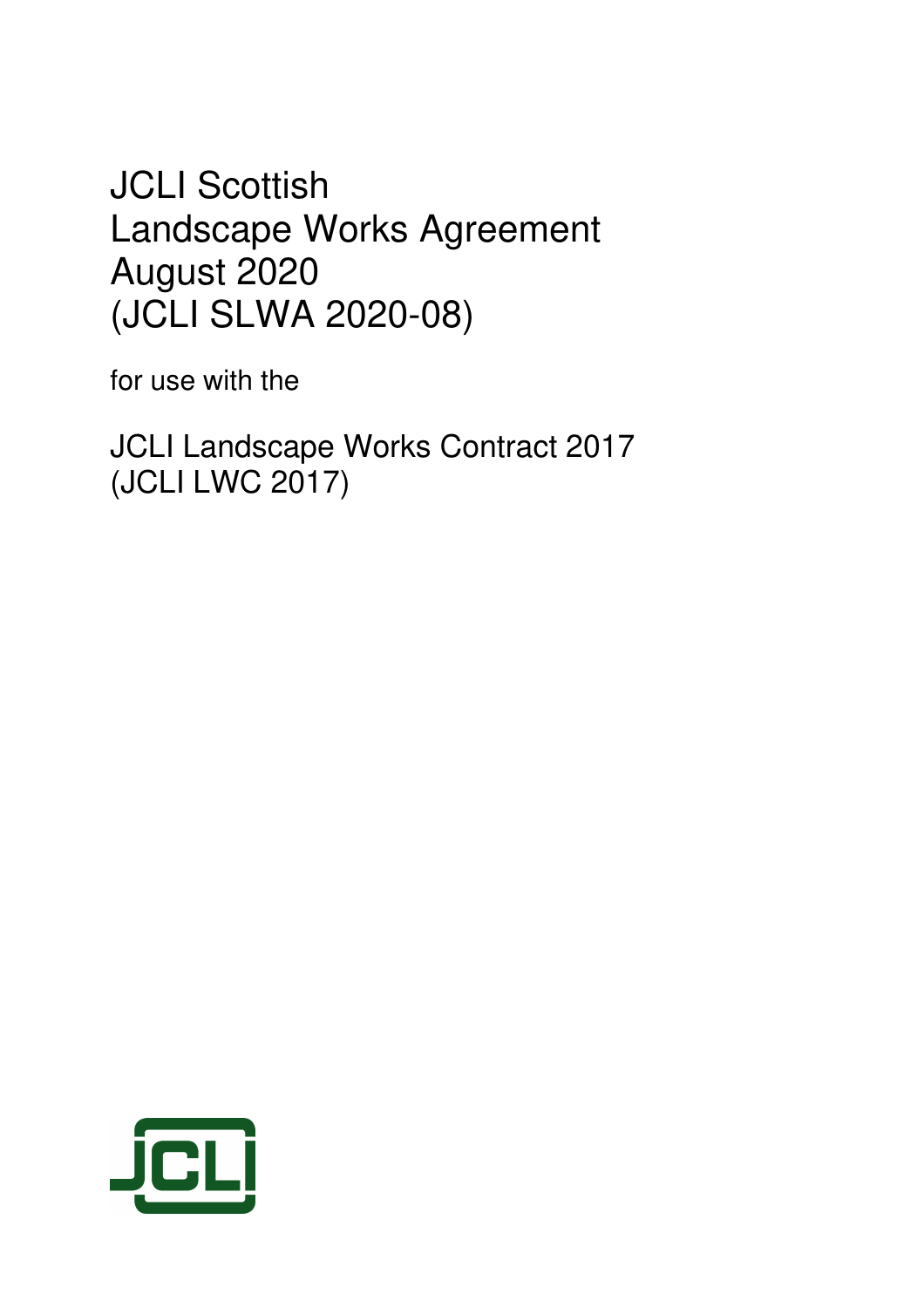# **JCLI Scottish Landscape Works Agreement (JCLI SLWA)**

This document has been drafted for use in conjunction with the JCLI Landscape Works Contract 2017 ("the JCLI Contract"), in order that the JCLI Contract can be used in a manner consistent with Scottish law. To that end, the Recitals, Articles, Contract Particulars and Attestation provisions have been replaced and a number of amendments to the JCLI Contract Conditions have been set out in the Appendix.

While footnote numbering in this document is generally consistent with the JCLI Contract, a number of comments in the footnotes to this document have been amended to reflect Scottish practice and so please refer to these footnotes rather than those in the JCLI Contract.

**Please note that this document does not replace the JCLI Contract.** Instead, the JCLI Contract is treated as a Contract Document, and should therefore be initialled and annexed to this document in the same manner as parties would normally do with, for example, the Specification and contract drawings. Also, the Articles, Recitals, Contract Particulars etc of the JCLI Contract itself should be left uncompleted: that information should be included in the relevant part of this Scottish agreement. Similarly parties should sign this Scottish agreement rather than the JCLI Contract.

Further information on execution and other points relevant to this Scottish agreement are set out at the end of this document.

For updates and further guidance on using and administering this agreement see: the guidance at the back of this document; any Amendments and/or Corrections documents for JCLI LWC 2017; 'JCLI Practice Note No 8, Revision 2'; 'Model Certificates and other Forms for use with JCLI LWC 2017 and LWCD 2017' which are also applicable to this agreement; and the 'Differences' documents, all of which are available free from www.landscapeinstitute.org

This Standard Form of Contract is issued by the **JCLI Contracts Forum** comprising:

Association of Professional Landscapers British Association of Landscape Industries Horticultural Trades Association Institute of Chartered Foresters Landscape Institute Society of Garden Designers **Contracts Forum**



All rights reserved. No part of this publication may be reproduced, stored in a retrieval system, or transmitted, in any form or by any means, electronic, mechanical, photocopying, recording or otherwise, except in accordance with the provisions of the Copyright, Designs and Patents Act 1988, without the prior written permission of the publisher.

Published for the JCLI Contracts Forum by the Landscape Institute: 85 Tottenham Court Road London W1T 4TQ. Available from the Landscape Institute www.landscapeinstitute.org

This amended contract is based on the JCT Minor Building Works Contract 2016 Edition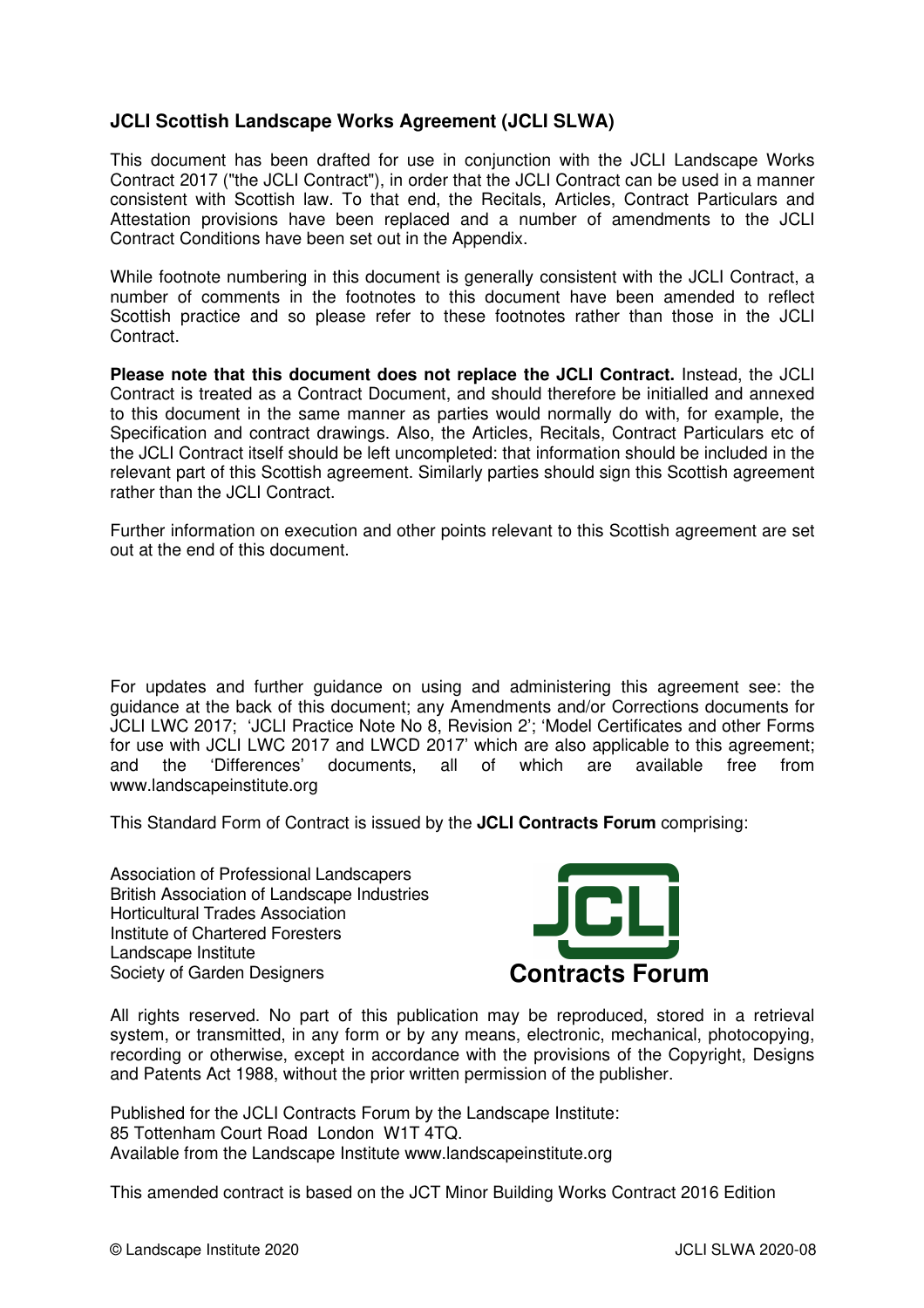Pg

| 2 | <b>Agreement</b> |
|---|------------------|
|   |                  |

- Recitals
- Articles
- **Contract Particulars**
- **Execution**
- **Appendix: the Scottish Revisions to JCLI LWC 2017**
- **Guidance specific to the Scottish Revisions**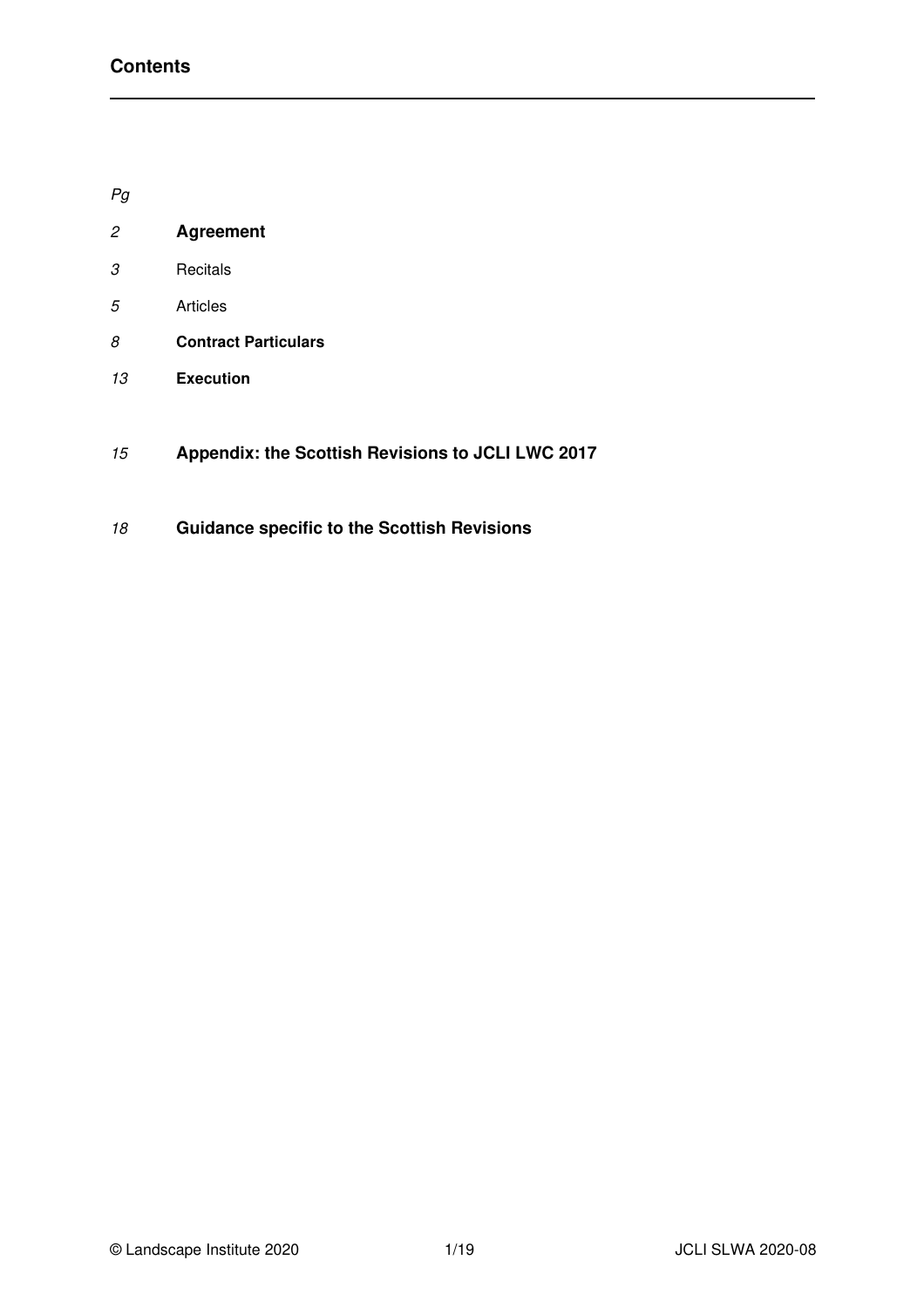| <b>Between</b> |  |
|----------------|--|
|                |  |
|                |  |
|                |  |
|                |  |

| And |  |
|-----|--|
|     |  |
|     |  |
|     |  |
|     |  |
|     |  |

 $\overline{1}$ Where the Employer or Contractor is neither a company incorporated under the Companies Acts nor a company registered under the laws of another country, delete the references to Company number and registered office. In the case of a company incorporated outside the United Kingdom, particulars of its place of incorporation should be inserted immediately before its Company number.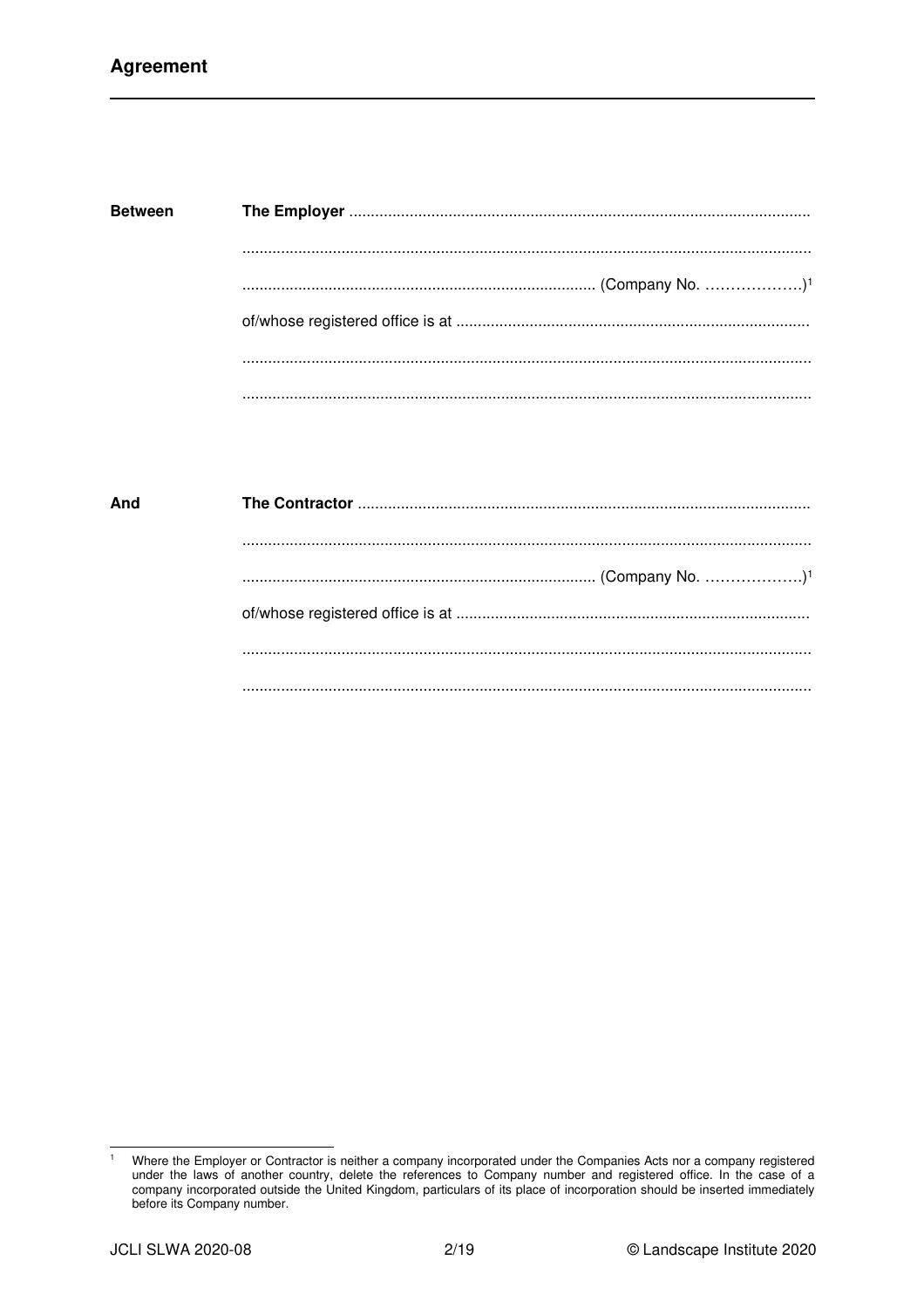| <b>Recitals</b> |                                                                                                                                                                                                                                                                                               |
|-----------------|-----------------------------------------------------------------------------------------------------------------------------------------------------------------------------------------------------------------------------------------------------------------------------------------------|
| Whereas         |                                                                                                                                                                                                                                                                                               |
| <b>First</b>    | the Employer wishes to have the following work carried out: <sup>2</sup>                                                                                                                                                                                                                      |
|                 |                                                                                                                                                                                                                                                                                               |
|                 |                                                                                                                                                                                                                                                                                               |
|                 | under the direction of the Landscape Architect/Contract Administrator referred to in<br>Article 3;                                                                                                                                                                                            |
| Second          | the Employer has had the following documents prepared which show and describe<br>the work to be done:                                                                                                                                                                                         |
|                 | the Agreement consisting of the Recitals, the Articles and the Contract<br>Particulars along with the Appendix                                                                                                                                                                                |
|                 | the Conditions and Schedules of the JCLI Landscape Works Contract (JCLI<br>٠<br>LWC 2017)                                                                                                                                                                                                     |
|                 | ٠<br>("the Contract Drawings") <sup>34</sup>                                                                                                                                                                                                                                                  |
|                 | a Specification ("the Contract Specification") <sup>3</sup><br>٠                                                                                                                                                                                                                              |
|                 | Work Schedules <sup>3</sup>                                                                                                                                                                                                                                                                   |
|                 | which for identification have been signed or initialled by or on behalf of each Party<br>and those documents with, if applicable, a Schedule of Rates referred to in the<br>Third Recital (collectively "the Contract Documents") <sup>5</sup> are annexed to this<br>Agreement; <sup>6</sup> |
| <b>Third</b>    | the Contractor has supplied the Employer with a copy of the priced Contract<br>Specification or Work Schedules or with a Schedule of Rates; <sup>3</sup>                                                                                                                                      |
| <b>Fourth</b>   | for the purposes of the Construction Industry Scheme (CIS) under the Finance Act<br>2004, the status of the Employer is, as at the Base Date, that stated in the Contract<br>Particulars;                                                                                                     |

<sup>2</sup> State nature and location of intended works.

<sup>&</sup>lt;sup>3</sup> Delete as appropriate.

<sup>4</sup> State the identifying numbers of the Contract Drawings or identify the schedule of drawings or other document listing them.

<sup>5</sup> It is envisaged that in those cases where there is an applicable BIM or other communications protocol this will be included within one of the Contract Documents identified in the Second Recital.

<sup>6</sup> Where a Contract Document has been priced by the Contractor it is that version of the document that should be annexed.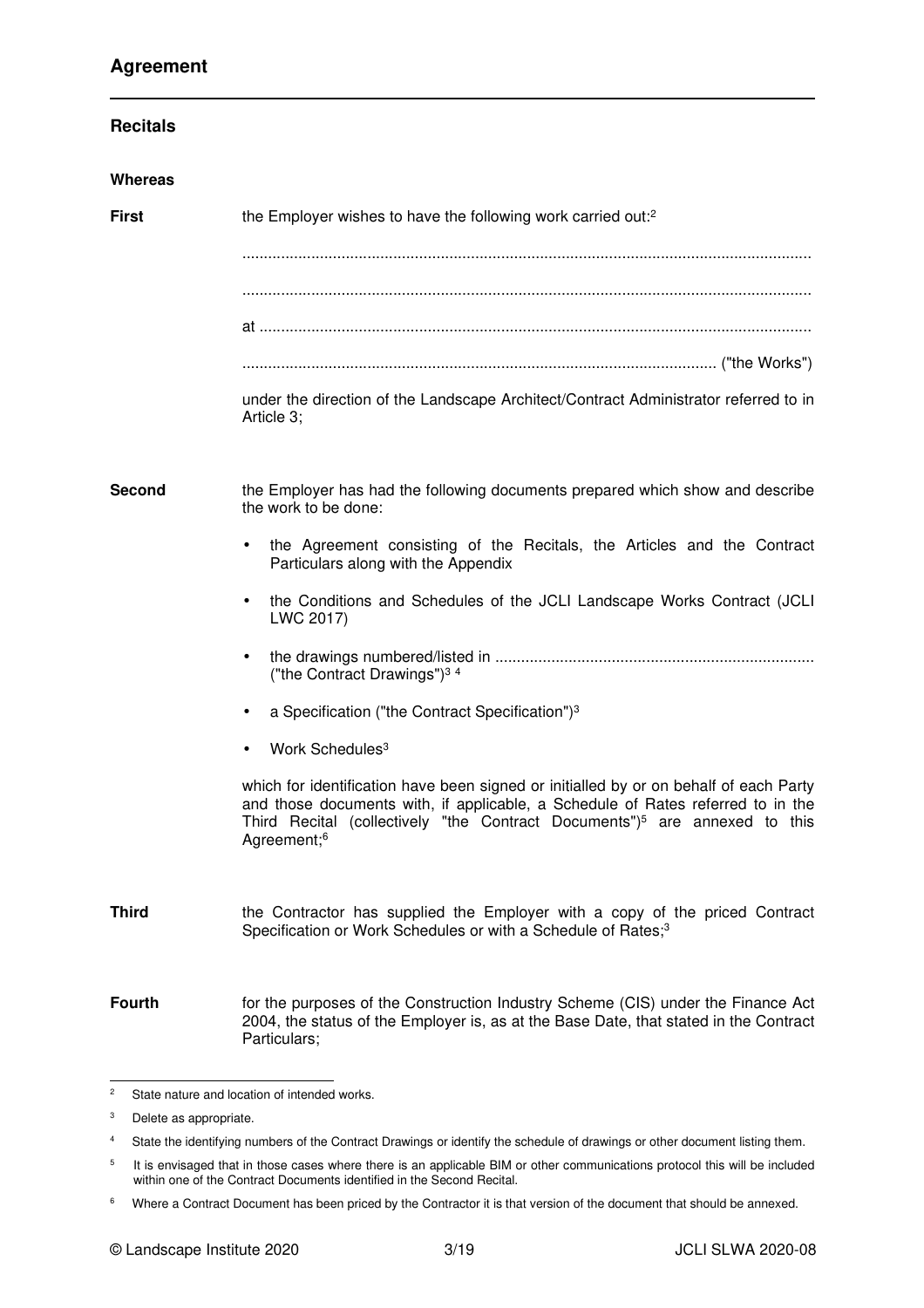# **Agreement**

| <b>Recitals</b> |                                                                                                                                                                                                                                                                                                    |
|-----------------|----------------------------------------------------------------------------------------------------------------------------------------------------------------------------------------------------------------------------------------------------------------------------------------------------|
| <b>Fifth</b>    | for the purposes of the Construction (Design and Management) Regulations 2015<br>("the CDM Regulations") the status of the project that comprises or includes the<br>Works is stated in the Contract Particulars;                                                                                  |
| <b>Sixth</b>    | where so stated in the Contract Particulars, this Contract is supplemented by the<br>Framework Agreement identified in those particulars;                                                                                                                                                          |
| <b>Seventh</b>  | whether any of Supplemental Provisions 1 to 6 apply is stated in the Contract<br>Particulars;                                                                                                                                                                                                      |
| Eighth          | for the purposes of the Housing Grants, Construction and Regeneration Act 1996<br>as amended by the Local Democracy, Economic Development and Construction<br>Act 2009, the specified person referred to in the Construction part of the Act is the<br>Landscape Architect/Contract Administrator; |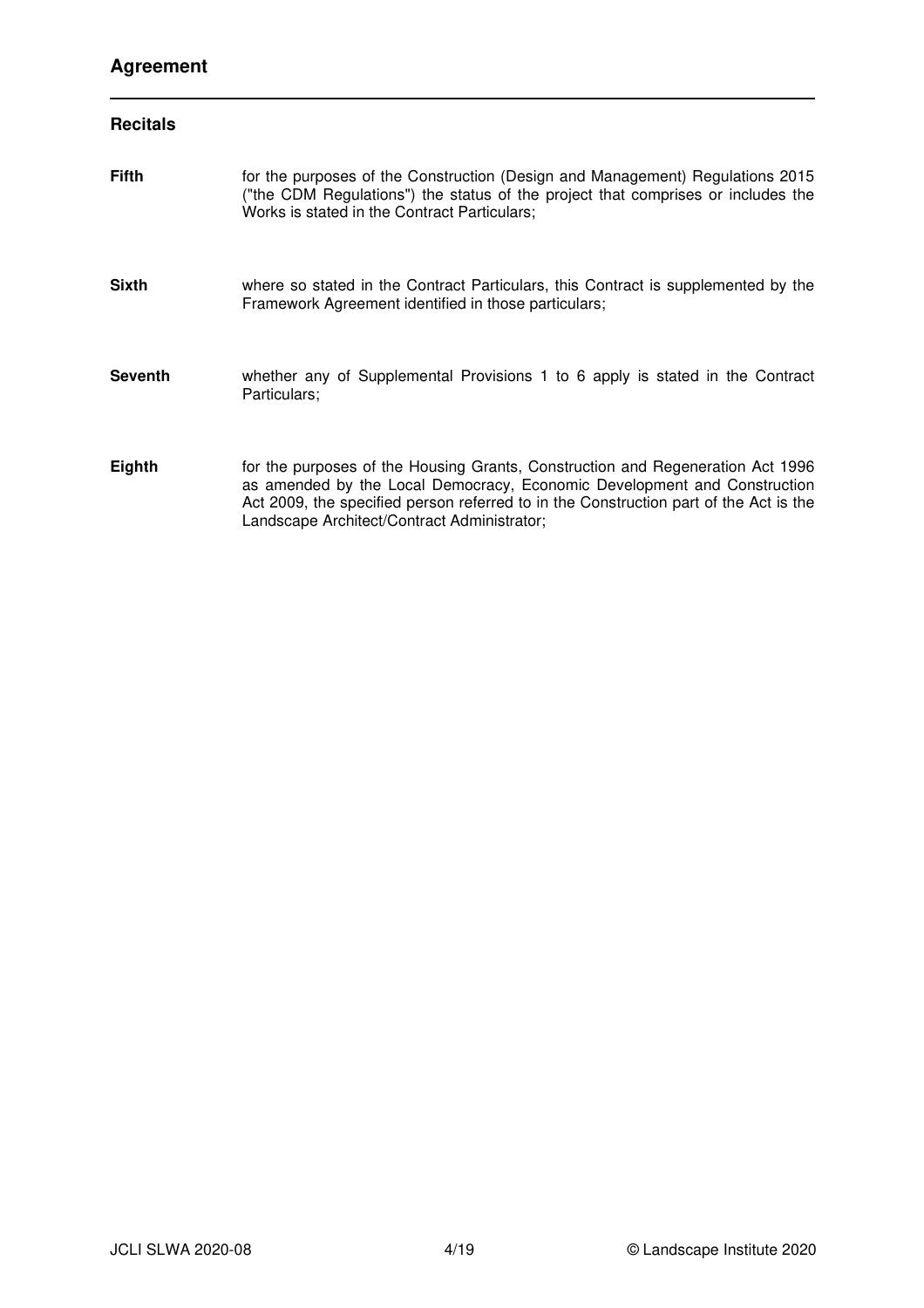## **Articles**

## **Now it is hereby agreed as follows**

#### **Article 1 Contractor's obligations**

The Contractor shall carry out and complete the Works in accordance with these Articles of Agreement and the Appendix hereto ("the Appendix") including the Contract Documents as defined in the Second Recital, all of which Contract Documents are hereby incorporated in and form part of this Agreement. The Conditions and Schedules of the JCLI Landscape Works Contract 2017 (JCLI LWC 2017) shall be amended in accordance with the provisions of the Appendix.

## **Article 2 Contract Sum**

The Employer will pay the Contractor at the times and in the manner specified in the Conditions the VAT-exclusive sum of

.................................................................................................................................... ........................................................... (£..................................) ("the Contract Sum")

or such other sum as becomes payable under this Contract.

## **Article 3 Landscape Architect/Contract Administrator**

For the purposes of this Contract the Landscape Architect/Contract Administrator<sup>7</sup> is

....................................................................................................................................

of ................................................................................................................................

....................................................................................................................................

or, if he ceases to be the Landscape Architect/Contract Administrator, such other person as the Employer nominates (such nomination to be made within 14 days of the cessation). No replacement appointee as Landscape Architect and/or Contract Administrator shall be entitled to disregard or overrule any certificate, opinion, decision, approval or instruction given by any predecessor in that post, save to the extent that that predecessor if still in the post would then have had power under this Contract to do so.

Unless the person appointed by or under Article 3 is a Chartered Landscape Architect (ie a Chartered Member of the Landscape Institute), the term 'Landscape Architect' shall so long as that person holds that post be deemed deleted throughout this Contract. Any appointee as Contract Administrator should be suitably experienced for the role. Irrespective of experience or qualifications, the Employer should not at any time appoint himself to the role without the Contractor's prior agreement.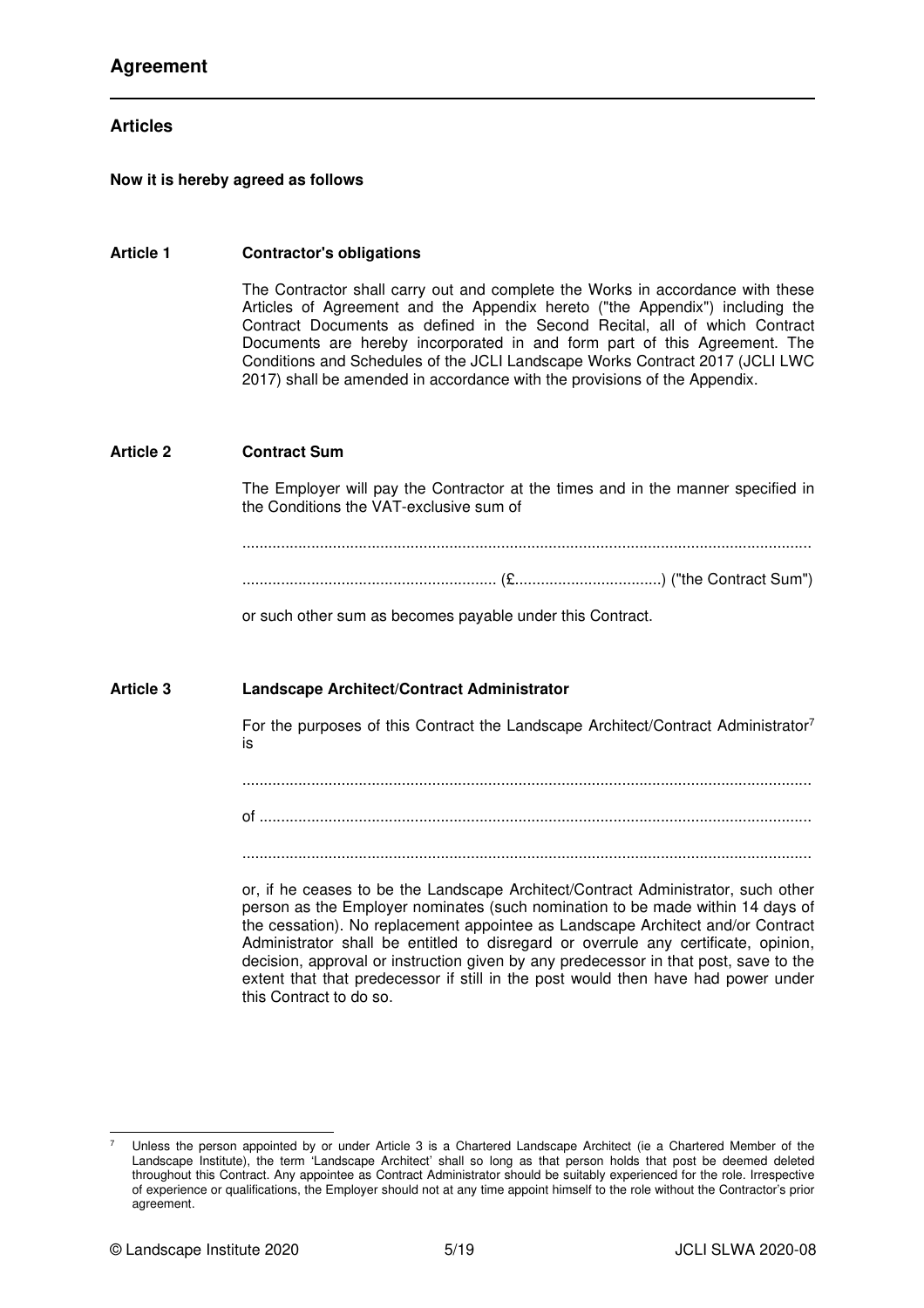## **Articles**

**Article 4 Principal Designer**  If the CDM Regulations apply to the project and there will be more than one contractor working on the project at any time as defined in those regulations, the Principal Designer for the purposes of the CDM Regulations <sup>8</sup> is .................................................................................................................................... of ................................................................................................................................ .................................................................................................................................... or such replacement as the Employer at any time appoints to fulfil that role. **Article 5 Principal Contractor**  If the CDM Regulations apply to the project and there will be more than one contractor working on the project at any time as defined in those regulations, the Principal Contractor for the purposes of the CDM Regulations <sup>8</sup> is .................................................................................................................................... of ................................................................................................................................ .................................................................................................................................... or such replacement as the Employer at any time appoints to fulfil that role. **Article 6 Adjudication** 

> If any dispute or difference arises under this Contract either Party may refer it to adjudication in accordance with clause 7.2.<sup>9</sup>

<sup>8</sup> In article 4 insert the name of the Principal Designer or 'the Landscape Architect/Contract Administrator' if the Landscape Architect/Contract Administrator is to fulfil that role, and in article 5 that of the Principal Contractor, or 'the Contractor' if the Contractor is to fulfil that role.

Under the CDM Regulations 2015, regardless of whether or not a project is notifiable, there is a requirement to appoint a principal designer and a principal contractor in all cases where there is more than one contractor, or if it is reasonably foreseeable that more than one contractor will be doing "construction work" on a project at any time. For these purposes, the term 'contractor' is broadly defined by the regulations and treats the Contractor's sub-contractors as separate contractors. Articles 4 and 5 are not applicable if the project that comprises or includes the Works does not involve any "construction work" (as defined in the CDM Regulations 2015) or if there will be only one contractor doing "construction work" on the project at any time, unless circumstances change (eg the addition of "construction work" which requires an additional contractor). – see the Contract Particulars (Fifth Recital)

**See the Guidance Notes in the JCLI Contract and JCLI Practice Note No 8 Revision 2** 

<sup>9</sup> As to adjudication in cases where the Employer is a residential occupier within the meaning of section 106 of the Housing Grants, Construction and Regeneration Act 1996, see the Guidance Notes in the JCLI Contract.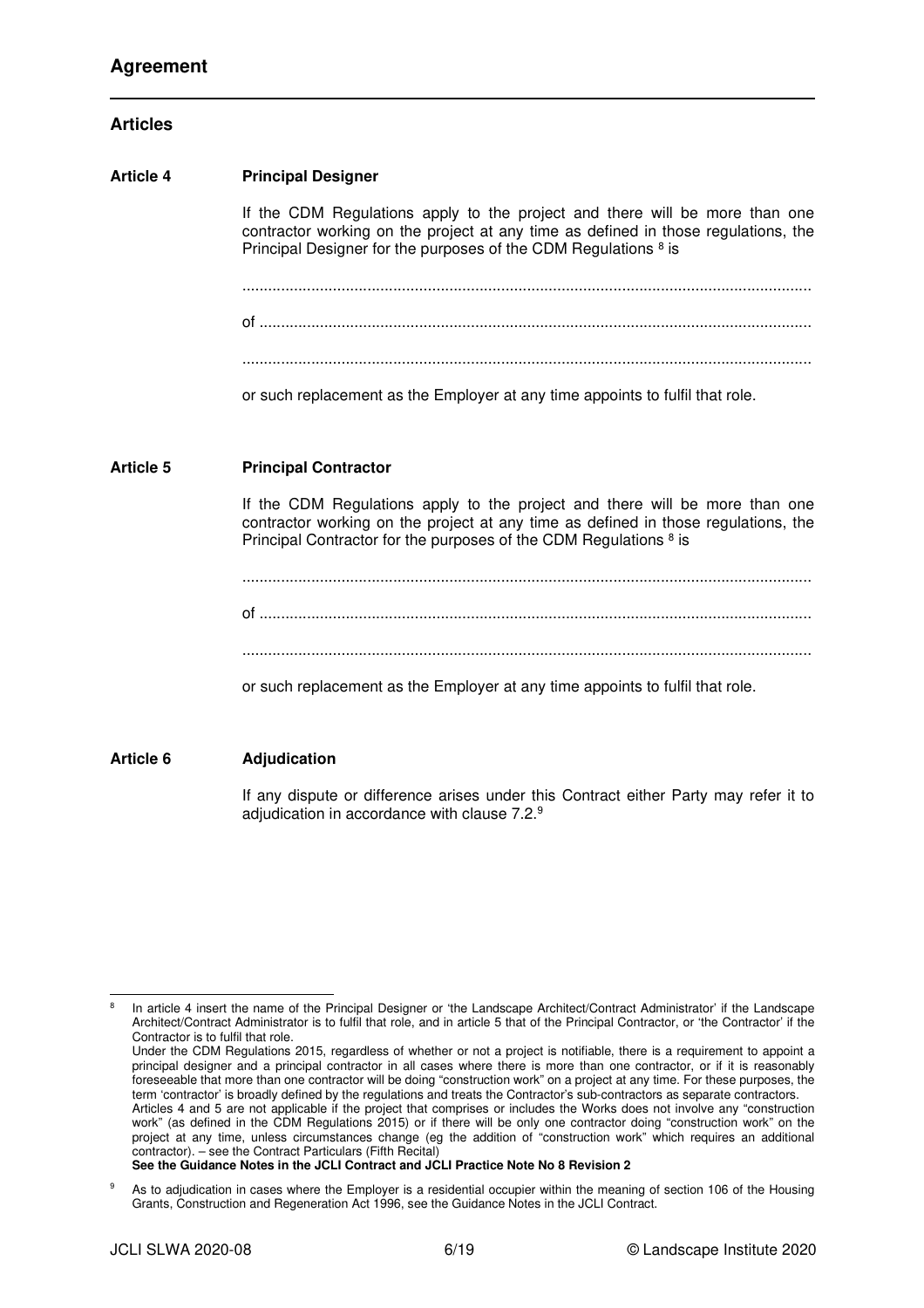## **Articles**

## **Article 7 Arbitration**

Where Article 7 applies,<sup>10</sup> then, subject to Article 6 and the exceptions set out below, any dispute or difference between the Parties of any kind whatsoever arising out of or in connection with this Contract, shall be referred to arbitration in accordance with Schedule 1 to the Conditions and the Arbitration (Scotland) Act 2010.<sup>11</sup> The exceptions to this Article 7 are:

- any disputes or differences arising under or in respect of the Construction Industry Scheme or VAT, to the extent that legislation provides another method of resolving such disputes or differences; and
- any disputes or differences in connection with the enforcement of any decision of an Adjudicator.

#### **Article 8 Legal Proceedings**<sup>10</sup>

Subject to Article 6 and (where it applies) to Article 7, the Scottish courts shall have jurisdiction over any dispute or difference between the Parties which arises out of or in connection with this Contract.

#### **Article 9 Limitation Period**11A

The Contractor's liability under this Agreement shall expire at the date specified in the Contract Particulars save in respect of proceedings which have been commenced prior to such date in respect of this Agreement.

<sup>&</sup>lt;sup>10</sup> If it is intended, subject to the right of adjudication and exceptions stated in Article 7, that disputes or differences should be determined by arbitration and not by legal proceedings, the Contract Particulars **must** state that the arbitration provisions of Article 7 and Schedule 1 to the Conditions apply and the words "do not apply" **must** be deleted. If the Parties wish any dispute or difference to be determined by the courts of a jurisdiction other than Scotland the appropriate amendment should be made to Article 8 (see also clause 1.8).

See the "Guidance specific to the Scottish Revisions" set out at the back of this agreement and the Guidance Notes in the JCLI Contract.

<sup>&</sup>lt;sup>11A</sup> See the "Guidance specific to the Scottish Revisions" set out at the back of this agreement.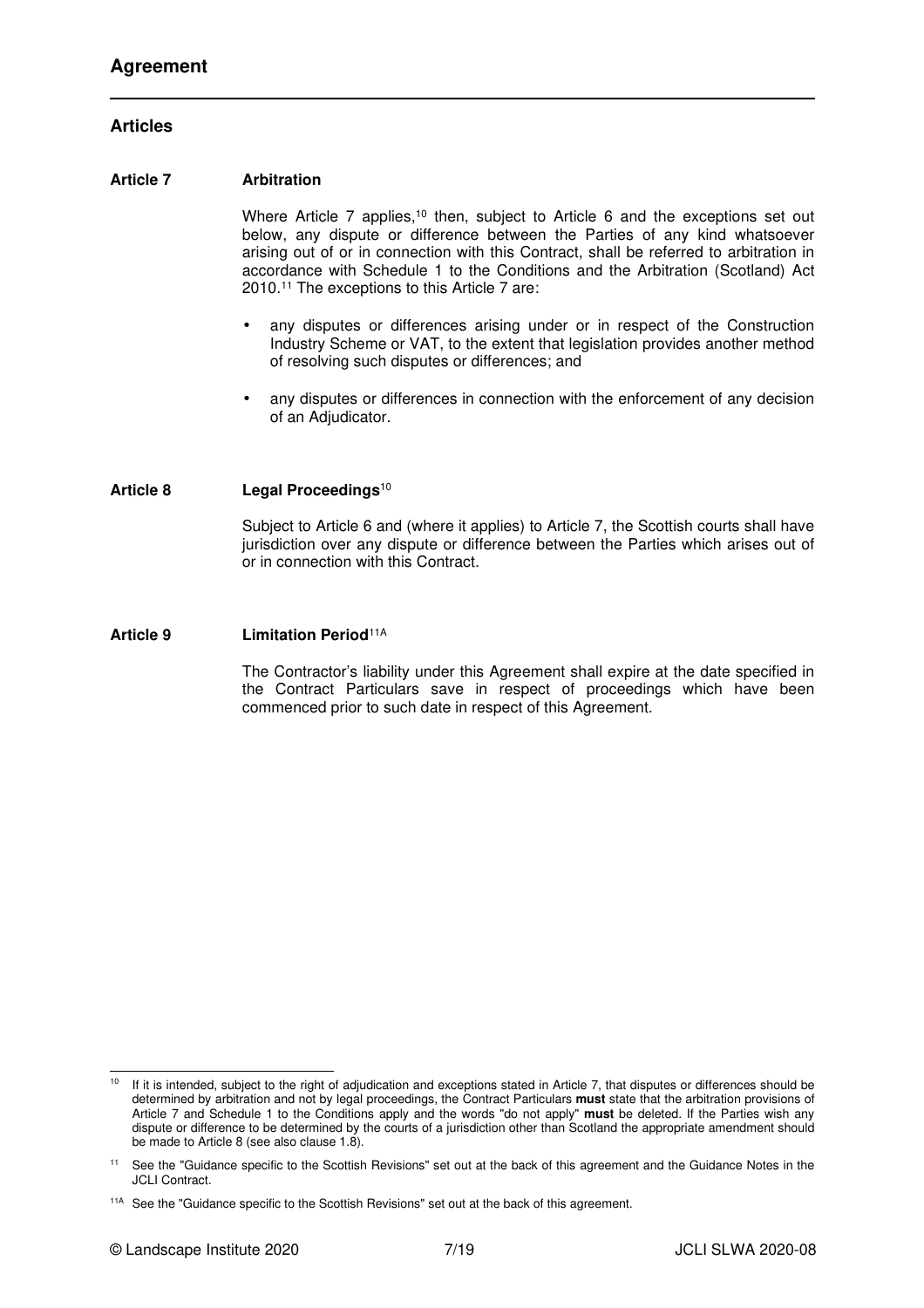Note: An asterisk\* indicates text that is to be deleted as appropriate

| Clause etc.                                                                                                 | <b>Subject</b>                                                                                                                         |          |                                                                                                                                                                                                       |
|-------------------------------------------------------------------------------------------------------------|----------------------------------------------------------------------------------------------------------------------------------------|----------|-------------------------------------------------------------------------------------------------------------------------------------------------------------------------------------------------------|
| Fourth Recital and<br>Schedule 2 to the<br>Conditions (paragraphs<br>1.1, 1.2, 1.5, 1.6, 2.1<br>and $2.2$ ) | <b>Base Date</b>                                                                                                                       |          |                                                                                                                                                                                                       |
| Fourth Recital and<br>Clause 4.2                                                                            | <b>Construction Industry Scheme</b><br>(CIS)                                                                                           | $^\star$ | <b>Employer at the Base Date</b><br>is a 'contractor'/is not a 'contractor'<br>for the purposes of the CIS                                                                                            |
| <b>Fifth Recital</b>                                                                                        | CDM Regulations <sup>12</sup>                                                                                                          | *        | The CDM Regulations do not apply<br>and Articles 4 and 5 and clause 3.9<br>are not applicable (unless<br>circumstances change)                                                                        |
|                                                                                                             |                                                                                                                                        |          | or                                                                                                                                                                                                    |
|                                                                                                             |                                                                                                                                        | *        | The CDM Regulations apply, only<br>one contractor (as defined in those<br>regulations) is required, clause 3.9<br>applies and Articles 4 and 5 are not<br>applicable (unless circumstances<br>change) |
|                                                                                                             |                                                                                                                                        |          | or                                                                                                                                                                                                    |
|                                                                                                             |                                                                                                                                        |          | The CDM Regulations apply, more<br>than one contractor (as defined in<br>those regulations) is required,<br>Articles 4 and 5 and clause 3.9<br>apply                                                  |
|                                                                                                             |                                                                                                                                        |          | and                                                                                                                                                                                                   |
|                                                                                                             |                                                                                                                                        |          | the project<br>is/is not notifiable                                                                                                                                                                   |
| <b>Sixth Recital</b>                                                                                        | Framework Agreement (if<br>applicable)                                                                                                 |          |                                                                                                                                                                                                       |
|                                                                                                             | (State date, title and parties.)                                                                                                       |          |                                                                                                                                                                                                       |
|                                                                                                             |                                                                                                                                        |          |                                                                                                                                                                                                       |
| Seventh Recital and<br>Schedule 3 to the<br>Conditions                                                      | Supplemental Provisions <sup>13</sup>                                                                                                  |          |                                                                                                                                                                                                       |
|                                                                                                             | (Where neither entry against<br>one of Supplemental<br>Provisions 1 to 6 below is<br>deleted, that Supplemental<br>Provision applies.) |          |                                                                                                                                                                                                       |

<sup>&</sup>lt;sup>12</sup> See the Guidance Notes in the JCLI Contract and JCLI Practice Note No 8 Revision 2. Under the CDM Regulations 2015 a project is notifiable if the construction work on a construction site is scheduled either to last longer than 30 working days and have more than 20 workers working simultaneously at any point in the project or to exceed 500 person days.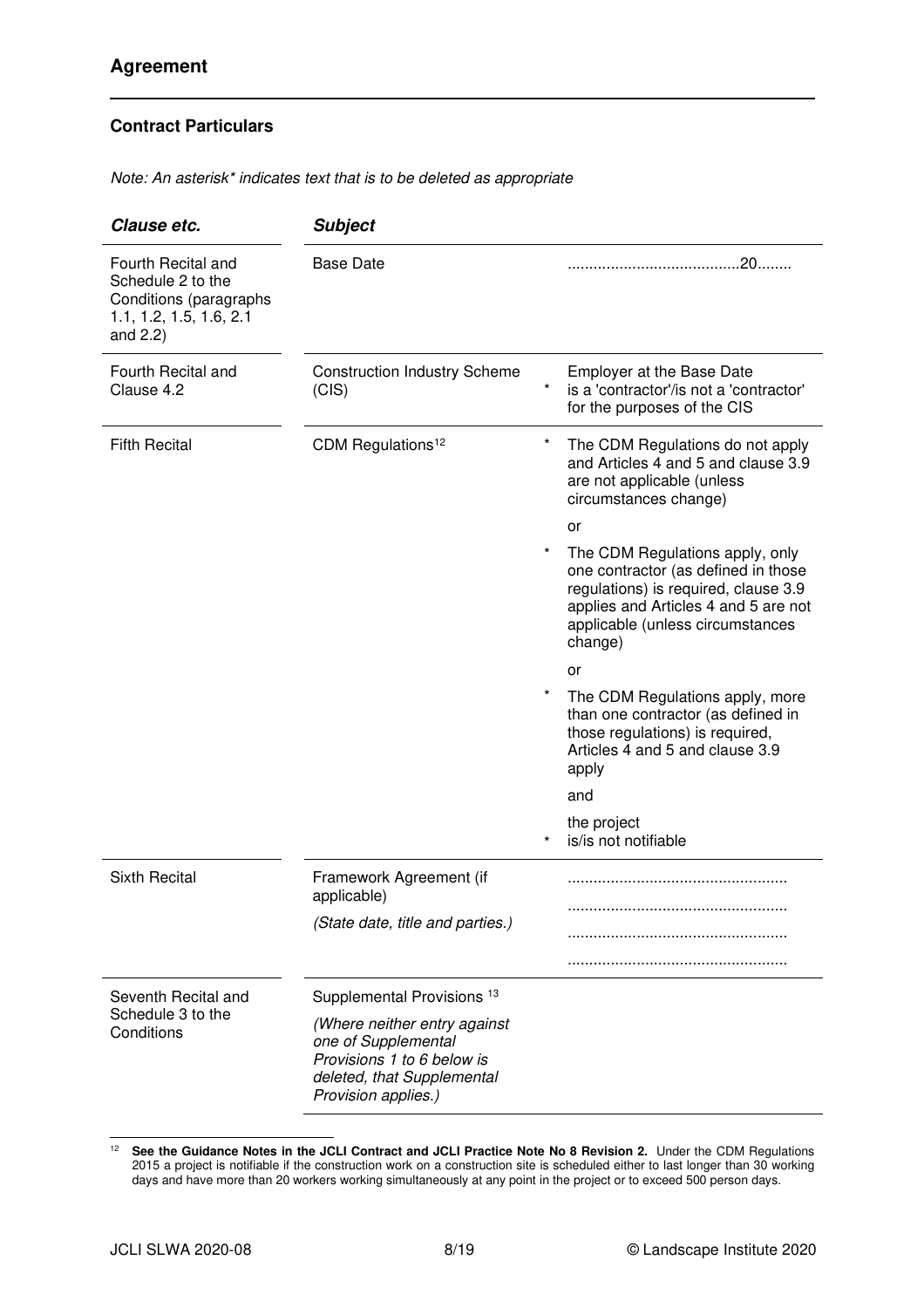| Collaborative working                                                                                                                                                                                                                                                                                |                             |                                                                                   |
|------------------------------------------------------------------------------------------------------------------------------------------------------------------------------------------------------------------------------------------------------------------------------------------------------|-----------------------------|-----------------------------------------------------------------------------------|
|                                                                                                                                                                                                                                                                                                      | $\star$                     | Supplemental Provision 1<br>applies/does not apply                                |
| Health and safety                                                                                                                                                                                                                                                                                    | $\star$                     | Supplemental Provision 2<br>applies/does not apply                                |
| Cost savings and value<br>improvements                                                                                                                                                                                                                                                               | $^\star$                    | Supplemental Provision 3<br>applies/does not apply                                |
| Sustainable development and<br>environmental considerations                                                                                                                                                                                                                                          | $\star$                     | Supplemental Provision 4<br>applies/does not apply                                |
| Performance Indicators and<br>monitoring                                                                                                                                                                                                                                                             |                             | Supplemental Provision 5<br>applies/does not apply                                |
| Notification and negotiation of<br>disputes                                                                                                                                                                                                                                                          | $^\star$                    | Supplemental Provision 6<br>applies/does not apply                                |
| Where Supplemental Provision<br>6 applies, the respective                                                                                                                                                                                                                                            |                             | Employer's nominee                                                                |
|                                                                                                                                                                                                                                                                                                      |                             |                                                                                   |
|                                                                                                                                                                                                                                                                                                      |                             | Contractor's nominee                                                              |
|                                                                                                                                                                                                                                                                                                      |                             |                                                                                   |
|                                                                                                                                                                                                                                                                                                      |                             |                                                                                   |
|                                                                                                                                                                                                                                                                                                      |                             | or such replacement as each Party<br>may notify to the other from time to<br>time |
| Arbitration                                                                                                                                                                                                                                                                                          |                             | Article 7 and Schedule 1 to the                                                   |
| (If neither entry is deleted,<br>Article 7 and Schedule 1 to the<br>Conditions do not apply. If<br>disputes and differences are to<br>be determined by arbitration<br>and not by legal proceedings,<br>it must be stated that Article 7<br>and Schedule 1 to the<br>Conditions apply.) <sup>14</sup> |                             | Conditions (Arbitration)<br>apply/do not apply                                    |
|                                                                                                                                                                                                                                                                                                      | nominees of the Parties are |                                                                                   |

<sup>&</sup>lt;sup>13</sup> Supplemental Provision 7 (Transparency) applies only where the Employer is a Local or Public Authority or other body to whom the Freedom of Information Act 2000 applies; Supplemental Provision 8 (The Procurement Reform (Scotland) Act and the Public Contracts (Scotland) Regulations 2015) applies only where the Employer is a Local or Public Authority and this Contract is subject to the Procurement Act and the PC (Scotland) Regulations.

<sup>&</sup>lt;sup>14</sup> On factors to be taken into account by the Parties in considering whether disputes are to be determined by arbitration or by legal proceedings, see the Guidance Notes in the JCLI Contract. See also footnote 10.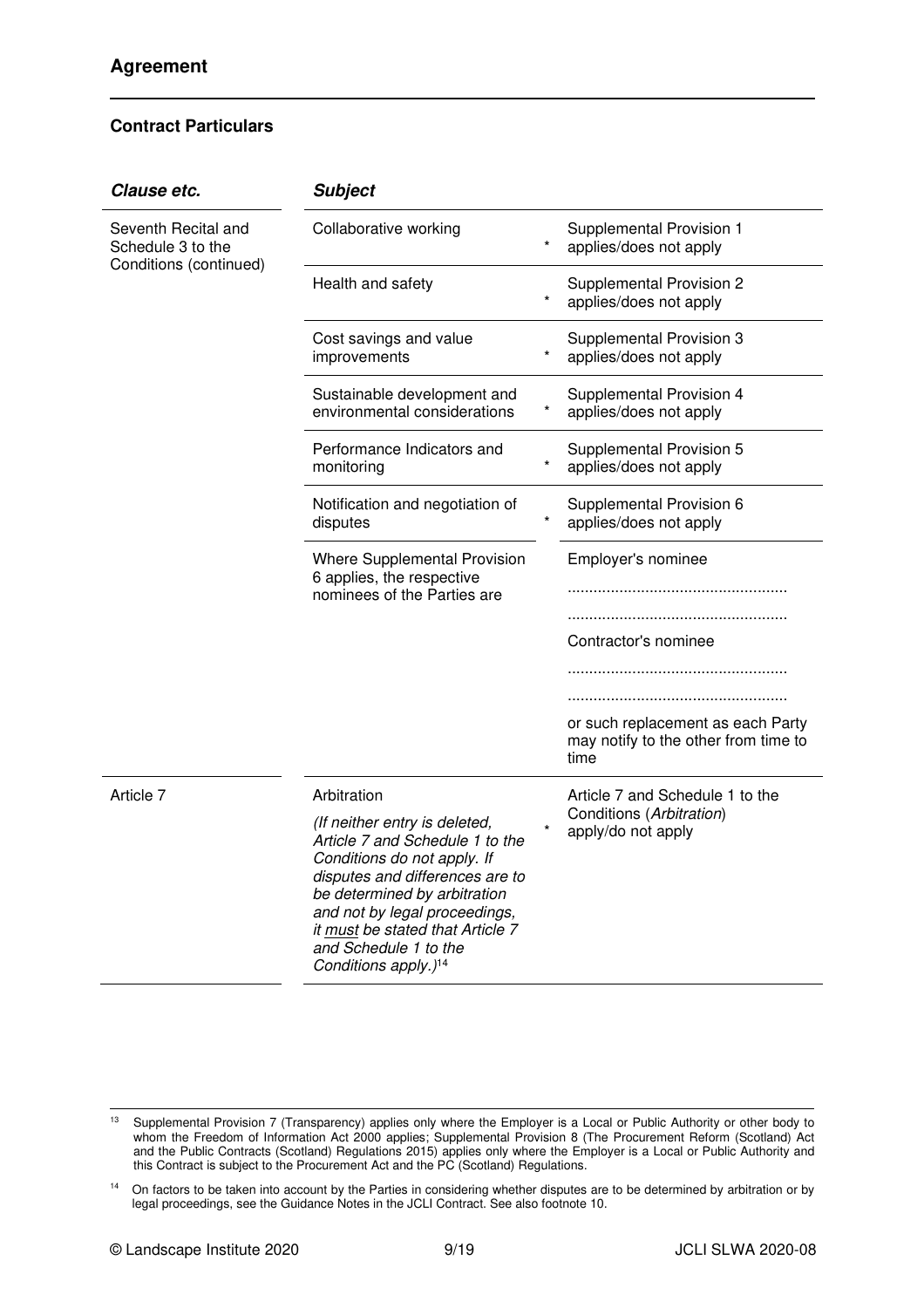| Clause etc.    | <b>Subject</b>                                                                                                       |          |                                                                   |  |
|----------------|----------------------------------------------------------------------------------------------------------------------|----------|-------------------------------------------------------------------|--|
| Article 9      | $^\star$<br><b>Limitation Period</b>                                                                                 |          | six / twelve                                                      |  |
|                | (If neither entry is deleted, the<br>period is six years after the<br>date of practical completion of<br>the Works.) |          | years after the date of practical<br>completion of the Works      |  |
| 2.2            | <b>Works Commencement Date</b>                                                                                       |          |                                                                   |  |
| 2.2            | Date for Completion                                                                                                  |          | or such later date for completion as<br>is fixed under clause 2.7 |  |
| 2.8            | Liquidated damages                                                                                                   |          | at the rate of                                                    |  |
| 2.10A or 2.10B | Defects and plant<br>establishment by Contractor                                                                     | $^\star$ | Clause 2.10A applies (2.10B)<br>deleted)                          |  |
|                | or                                                                                                                   |          | or                                                                |  |
|                | Defects and plant<br>establishment by Employer                                                                       |          | Clause 2.10B applies (2.10A<br>deleted)                           |  |
| 2.10A or 2.10B | <b>Rectification Period</b>                                                                                          |          |                                                                   |  |
|                | (The period is 12 months<br>unless a different period is<br>stated.)                                                 |          | the date of practical completion                                  |  |
| 2.13           | Theft or malicious damage                                                                                            |          | <b>Provisional Sum</b>                                            |  |
|                | (prior to practical completion)<br>(This clause only applies if a<br>Provisional Sum is stated.)                     |          |                                                                   |  |
| 4.3.1          | Percentage of total value of<br>work etc.                                                                            |          |                                                                   |  |
|                | (The percentage is 95 per cent<br>unless a different rate is<br>stated.)                                             |          |                                                                   |  |
| 4.4.1          | Percentage of the total value<br>of work etc.                                                                        |          |                                                                   |  |
|                | (The percentage is 971/2 per<br>cent unless a different rate is<br>stated.)                                          |          |                                                                   |  |

<sup>&</sup>lt;sup>15</sup> Insert "day", "week" or other period.

<sup>&</sup>lt;sup>16</sup> An insertion is needed here only if the default position is not to apply. If no retention is required, insert "100" in the entries for clauses 4.3.1 and 4.4.1.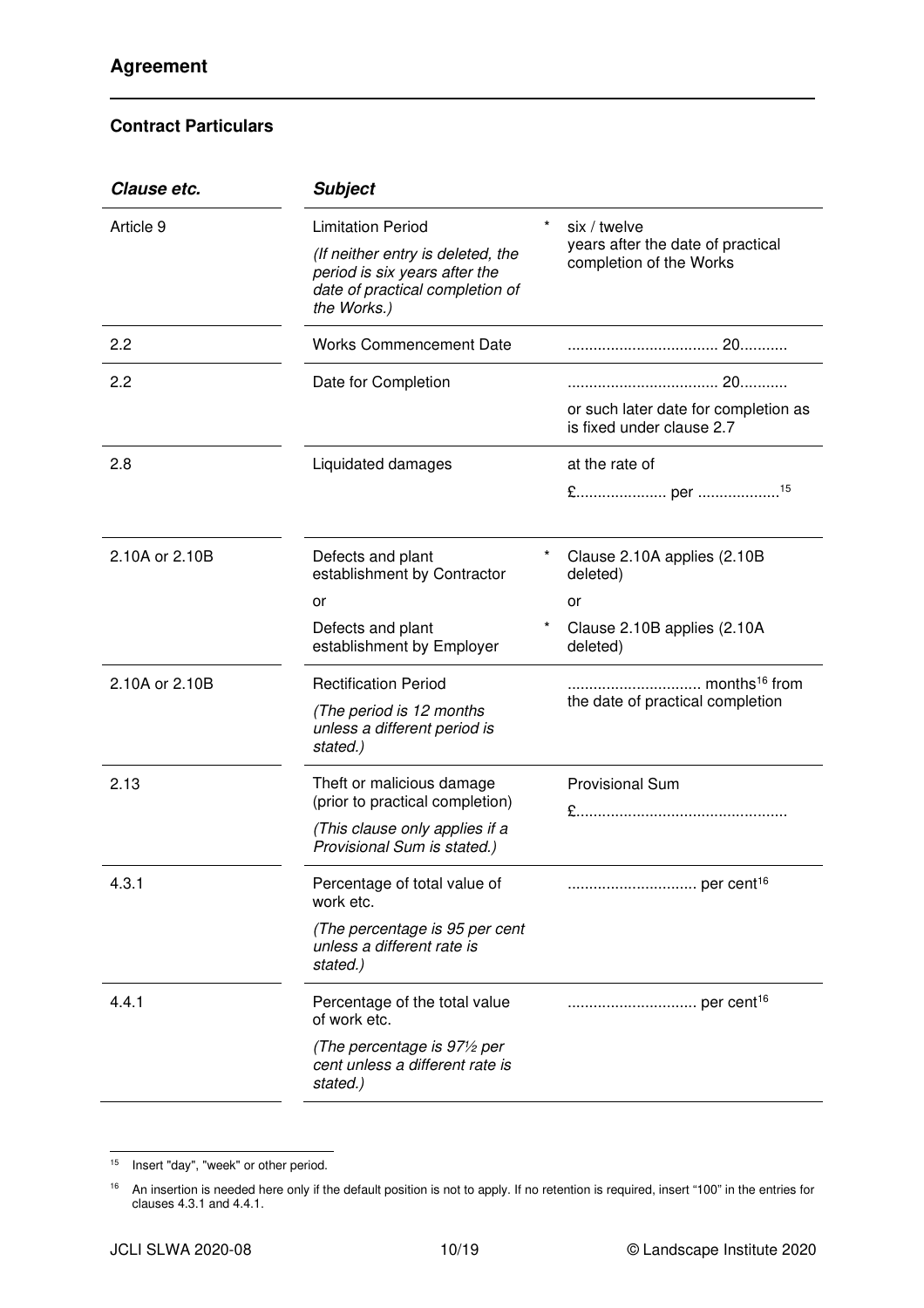| Clause etc.                                             | <b>Subject</b>                                                                                                                        |                    |                                                                                                                                           |
|---------------------------------------------------------|---------------------------------------------------------------------------------------------------------------------------------------|--------------------|-------------------------------------------------------------------------------------------------------------------------------------------|
| Fluctuations provision<br>4.3, 4.4 and 4.8<br>applies.) | (Unless another provision or<br>entry is selected, Schedule 2                                                                         | $\star$<br>$\star$ | Schedule 2 (Contribution, levy and<br>tax changes) applies/<br>no fluctuations provision applies/<br>the following fluctuations provision |
|                                                         |                                                                                                                                       |                    | applies                                                                                                                                   |
| 4.3, 4.4 and 4.8                                        | Percentage addition for<br>Schedule 2 (paragraph 13) (if<br>applicable)                                                               |                    | per cent                                                                                                                                  |
| 4.8.1                                                   | Supply of documentation for<br>computation of amount to be<br>finally certified                                                       |                    | months <sup>16</sup><br>from the date of practical<br>completion                                                                          |
|                                                         | (The period is the same as in<br>clause 2.10A or 2.10B unless<br>a shorter period is stated.)                                         |                    |                                                                                                                                           |
| 5.3                                                     | <b>Contractor's Public Liability</b><br>insurance: injury to persons or<br>property - the required level of<br>cover is not less than |                    | for any one occurrence or series of<br>occurrences arising out of one<br>event                                                            |
| 5.4A, 5.4B, 5.4C and<br>5.4D                            | Insurance of the Works etc. -<br>alternative provisions <sup>17</sup>                                                                 |                    | Clause 5.4A (Works insurance by<br>Contractor in Joint Names) applies/                                                                    |
|                                                         |                                                                                                                                       | $\star$            | Clause 5.4B (Works and existing<br>structures insurance by Employer<br>in Joint Names) applies/                                           |
|                                                         |                                                                                                                                       |                    | Clause 5.4C (Existing structures<br>insurance by Employer in own<br>name) applies (as well as clause<br>5.4A)/                            |
|                                                         |                                                                                                                                       |                    | Clause 5.4D (Works and existing<br>structures insurance by other<br>means) applies                                                        |
| 5.4A and 5.4B                                           | Percentage to cover<br>professional fees                                                                                              |                    |                                                                                                                                           |
|                                                         | (If no other percentage is<br>stated, it shall be 15 per cent.)                                                                       |                    |                                                                                                                                           |

<sup>17</sup> **As to choice of applicable insurance provisions, see the Guidance Notes in the JCLI Contract. Where there are existing structures, it is vital that any prospective Employer – in particular any Employer who is a tenant or a domestic homeowner – who is not familiar with clause 5.4B, whether clause 5.4C with clause 5.4A is appropriate, and the possible solutions under clause 5.4D, or an appropriate member of their professional team, should consult the Employer's insurance advisers prior to the tender stage. Any Employer who is a tenant should also consult his insuring landlord prior to that stage.**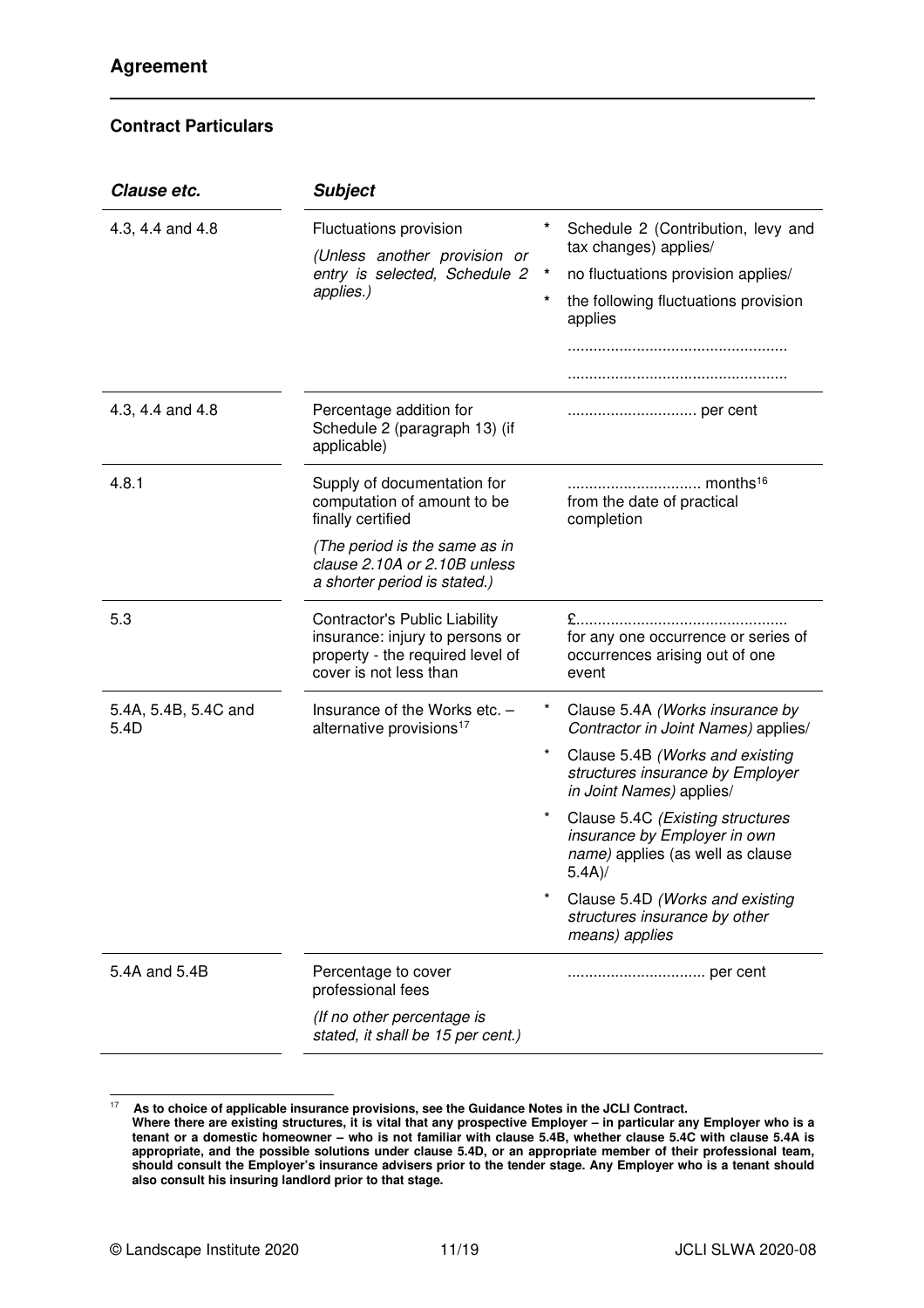| Clause etc. | <b>Subject</b>                                                                                                                                                    |                                                                                  |  |
|-------------|-------------------------------------------------------------------------------------------------------------------------------------------------------------------|----------------------------------------------------------------------------------|--|
| 5.4D        | Insurance arrangements -<br>details of the required policy or<br>policies                                                                                         | are set out in the following<br>document(s)                                      |  |
|             |                                                                                                                                                                   |                                                                                  |  |
|             |                                                                                                                                                                   |                                                                                  |  |
|             |                                                                                                                                                                   |                                                                                  |  |
|             |                                                                                                                                                                   |                                                                                  |  |
| 7.2         | Adjudication <sup>18</sup>                                                                                                                                        | The Adjudicator is                                                               |  |
|             |                                                                                                                                                                   |                                                                                  |  |
|             | Nominating body - where no<br>Adjudicator is named or where                                                                                                       | The Royal Incorporation of<br>Architects in Scotland                             |  |
|             | the named Adjudicator is<br>unwilling or unable to act<br>(whenever that is                                                                                       | The Royal Institution of Chartered<br>Surveyors in Scotland                      |  |
|             | established) <sup>19</sup>                                                                                                                                        | $\star$<br>constructionadjudicators.com <sup>20</sup>                            |  |
|             | (Where an Adjudicator is not<br>named and a nominating body                                                                                                       | $\star$<br>Association of Independent<br>Construction Adjudicators <sup>21</sup> |  |
|             | has not been selected, the<br>nominating body shall be one<br>of the bodies listed opposite<br>selected by the Party requiring<br>the reference to adjudication.) | $\star$<br>Chartered Institute of Arbitrators<br>(Scottish Branch)               |  |

<sup>&</sup>lt;sup>18</sup> The Parties should either name the Adjudicator and select the nominating body or, alternatively, select only the nominating body. The Adjudication Agreement for use in Scotland (Adj/Scot) and the Adjudication Agreement (Named Adjudicator) for use in Scotland (Adj/N/Scot) have been prepared by the SBCC for use when appointing an Adjudicator.

<sup>&</sup>lt;sup>19</sup> Delete all but one of the nominating bodies asterisked.

<sup>&</sup>lt;sup>20</sup> constructionadjudicators.com is a trading name of Contractors Legal Grp Ltd.

<sup>&</sup>lt;sup>21</sup> Association of Independent Construction Adjudicators is controlled by and acts as an agent of the National Specialist Contractors' Council for the purpose of the nomination of adjudicators.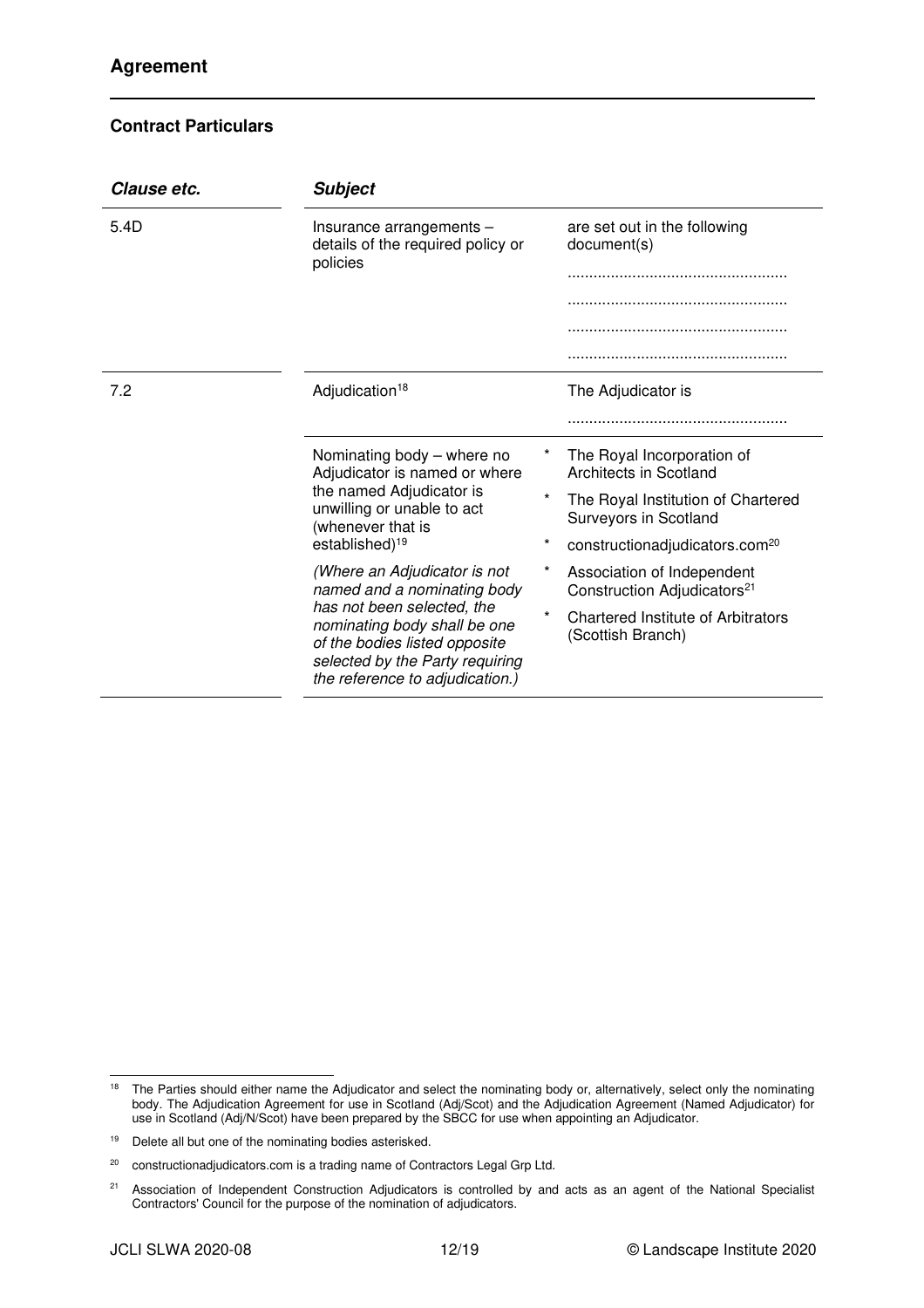# **Contract Particulars and Execution**

| Clause etc.                     | <b>Subject</b>                                                                                                                                                                   |                           |                                                                                                                                                                                |
|---------------------------------|----------------------------------------------------------------------------------------------------------------------------------------------------------------------------------|---------------------------|--------------------------------------------------------------------------------------------------------------------------------------------------------------------------------|
| Schedule 1 to the<br>Conditions | Arbitration <sup>22</sup> – appointor of<br>Arbitrator (and of any                                                                                                               |                           | President or a Vice-President, or<br>Chair or Vice-Chair as applicable:                                                                                                        |
| (paragraph 2.2)                 | replacement) $^{23}$<br>(If no appointor is selected, the<br>appointor shall be the<br>President or a Vice-President<br>of the Royal Incorporation of<br>Architects in Scotland) | *<br>$^\star$<br>$^\star$ | The Royal Incorporation of<br>Architects in Scotland<br>The Royal Institution of Chartered<br>Surveyors in Scotland<br>Chartered Institute of Arbitrators<br>(Scottish Branch) |

## **Notes on Execution: see page 18**

**IN WITNESS WHEREOF** these presents consisting of this and the preceding eleven pages together with the Appendix hereto are subscribed as follows:

|  |  |  | <b>EXECUTED</b> by or for and on behalf of the <b>CONTRACTOR</b> |
|--|--|--|------------------------------------------------------------------|
|--|--|--|------------------------------------------------------------------|

| (see notes A, B, C and D on Page 18) | (see notes A, B, C and D on Page 18) |
|--------------------------------------|--------------------------------------|
|                                      |                                      |
|                                      |                                      |

 $22$  This only applies where the Contract Particulars state (against the reference to Article 7) that Article 7 and Schedule 1 to the Conditions (Arbitration) apply.

 $23$  Delete all but one of the bodies asterisked.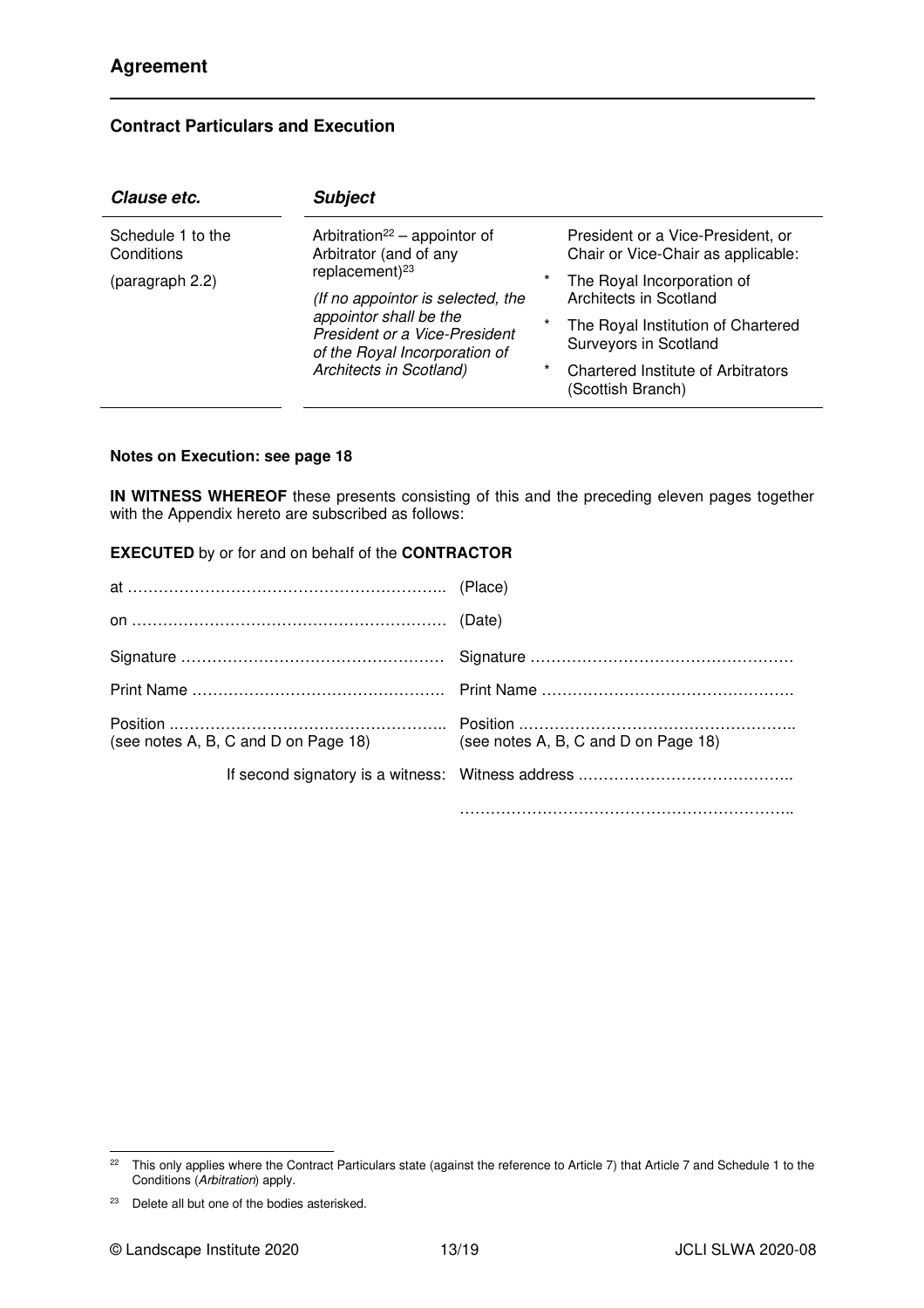# **Execution (continued)**

**EXECUTED** by or for and on behalf of the **EMPLOYER**

| (see notes A, B, C and D on Page 18) (see notes A, B, C and D on Page 18) |  |
|---------------------------------------------------------------------------|--|
|                                                                           |  |
|                                                                           |  |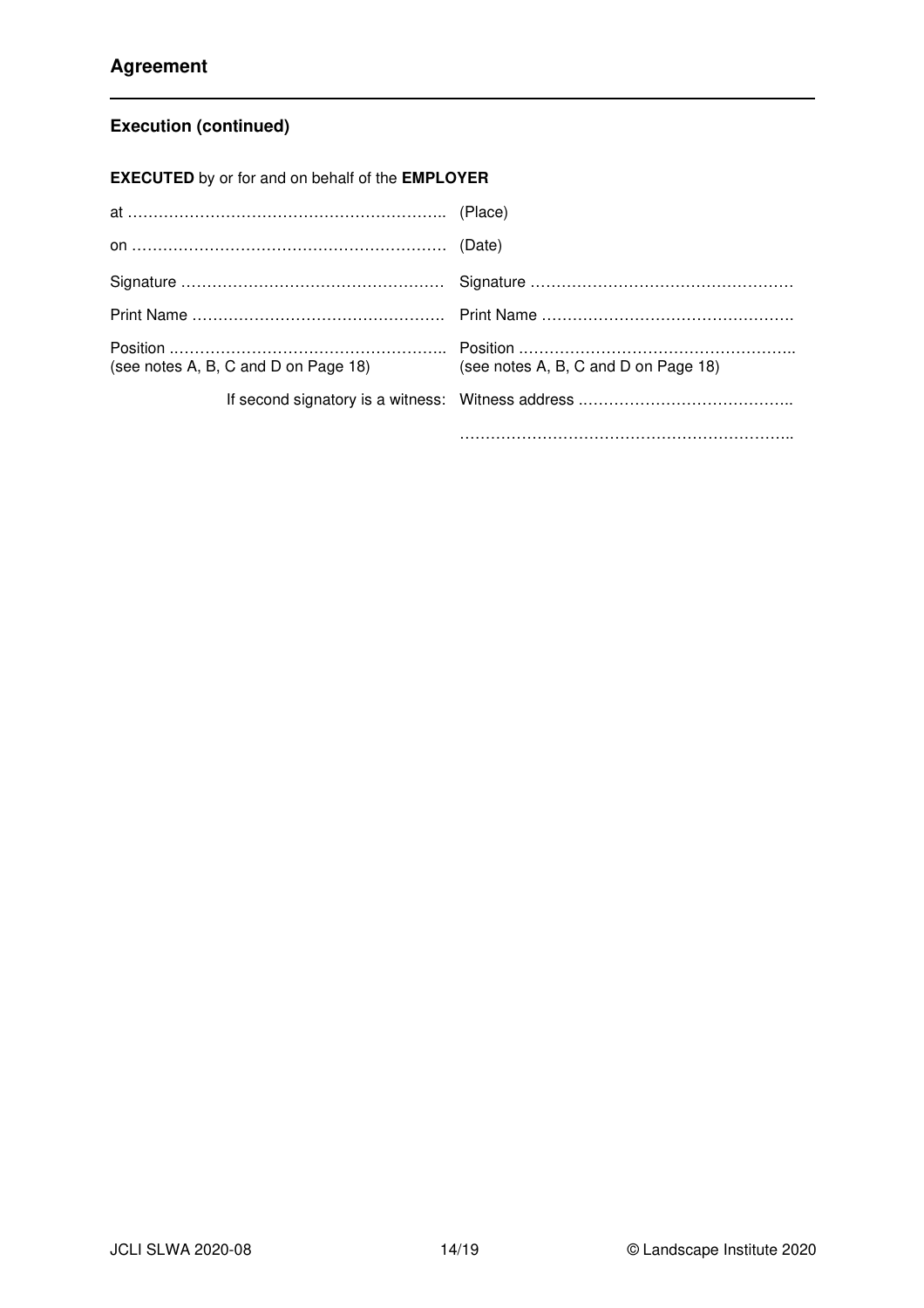# **The Scottish Revisions to JCLI LWC 2017**

(The following are the amendments and modifications to the Conditions and Schedules forming part of the JCLI Landscape Works Contract 2017, which Conditions and Schedules are Contract Documents forming part of this Agreement).

## **The Conditions are amended as follows**

1.1 At the end of the definition of "Conditions", insert "as amended by the Scottish Revisions".

Delete the definition of "PC Regulations", insert a new definition as follows:

"PC (Scotland) Regulations: the Public Contracts (Scotland) Regulations 2015."

At the end of the definition of "Public Holiday", insert "in Scotland".

In the definition of "Scheme", delete "England and Wales" and replace with "Scotland".

Insert new definitions as follows:

"Procurement Act: the Procurement Reform (Scotland) Act 2014."

"Scottish Revisions: the amendments to the Conditions set out in the Appendix to the Agreement."

- 1.5 Delete the heading for clause 1.5 and replace with "**Contract (Third Party Rights) (Scotland) Act 2017**".
- 1.8 Delete "England" and replace with "Scotland".
- 3.1 Delete the heading for clause 3.1 and replace with "**Assignation**". After "assign" insert "or otherwise transfer". After "rights" insert "or obligations".23A
- 5.2 Delete "real or personal" and replace with "heritable or moveable".
- 6.1 Delete 6.1 in its entirety and replace with the following:
	- "6.1 For the purposes of these conditions:
		- .1 a company becomes insolvent:
			- .1 when it enters administration within the meaning of Schedule B1 to the Insolvency Act 1986;
			- .2 on the appointment of an administrative receiver or a receiver or manager of its property under Chapter I of Part III of that Act, or the appointment of a receiver under Chapter II of that Part;
			- .3 on the passing of a resolution for voluntary winding-up without a declaration of solvency under section 89 of that Act; or
			- .4 on the making of a winding-up order under Part IV or V of that Act.
		- .2 a partnership becomes insolvent when sequestration is awarded on the state of the partnership under the Bankruptcy (Scotland) Act 1985 (as amended) or the partnership grants a trust deed for its creditors.

<sup>&</sup>lt;sup>23A</sup> See the "Guidance specific to the Scottish Revisions" set out at the back of this agreement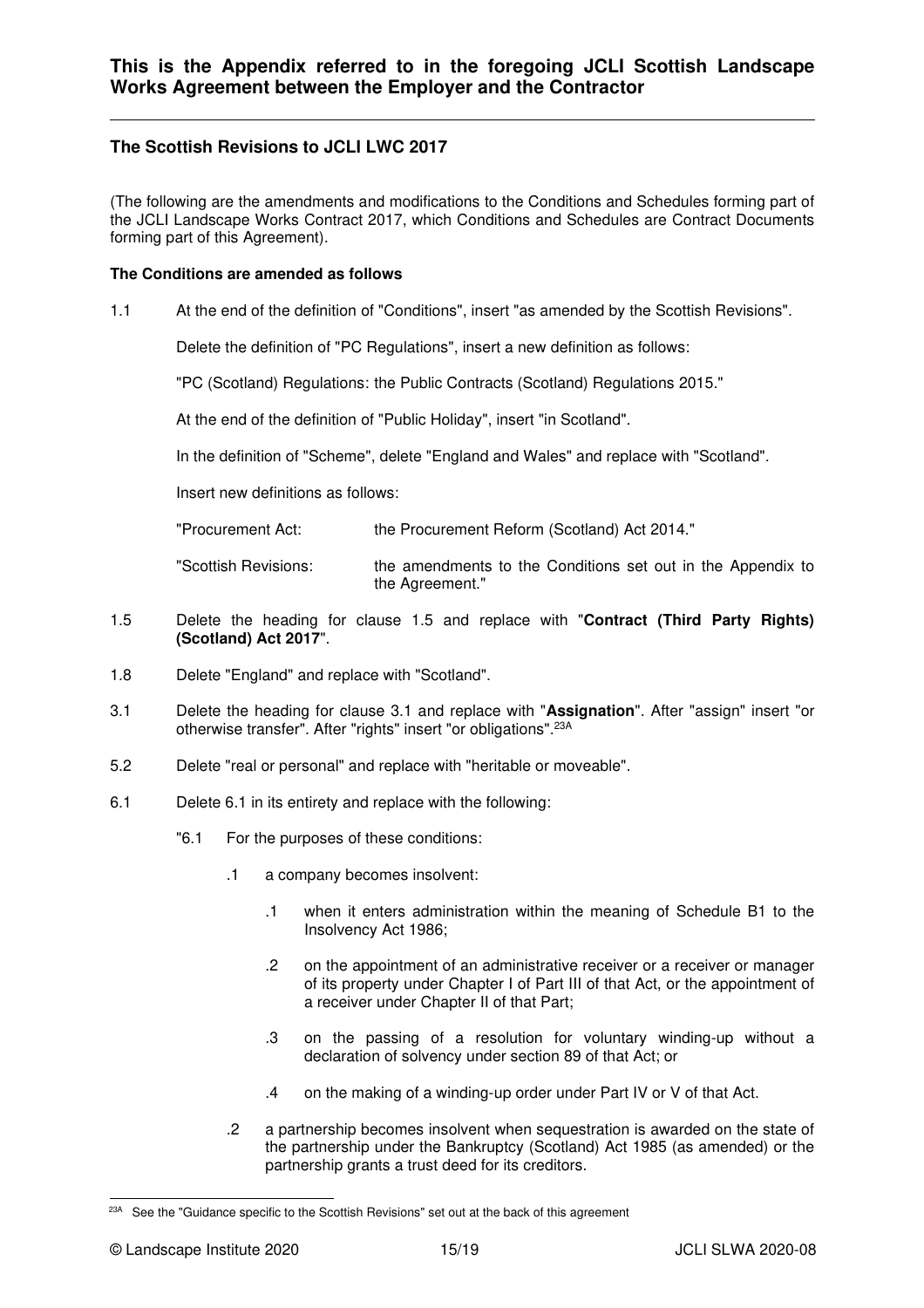# **The Scottish Revisions to JCLI LWC 2017**

- .3 an individual (to include a sole trader) becomes insolvent on the sequestration of his estate under the Bankruptcy (Scotland) Act 1985 (as amended) or when he grants a trust deed for his creditors.
- .4 an individual (to include a sole trader) also becomes insolvent if he enters into an arrangement, compromise or composition in satisfaction of his debts, including but not restricted to a Debt Payment Programme under the debt Arrangement Scheme.

Each of clauses 6.1.1 to 6.1.4 also includes any analogous arrangement, event or proceedings in any other jurisdiction."

6.6 Where "PC Regulations" appears, delete and replace with "PC (Scotland) Regulations"

Delete "sub-section (2) of section 117 of the Local Government Act 1972" and replace with "any applicable Statutory Requirements or at common law in respect of fraudulent or corrupt acts".

- 6.7.2.2 Delete reference to "6.1.3" and replace with "6.1.4".
- 6.10 Where "PC Regulations" appears, delete and replace with "PC (Scotland) Regulations"
- 6.10.1.5 After "United Kingdom Government" insert "or the Scottish Government".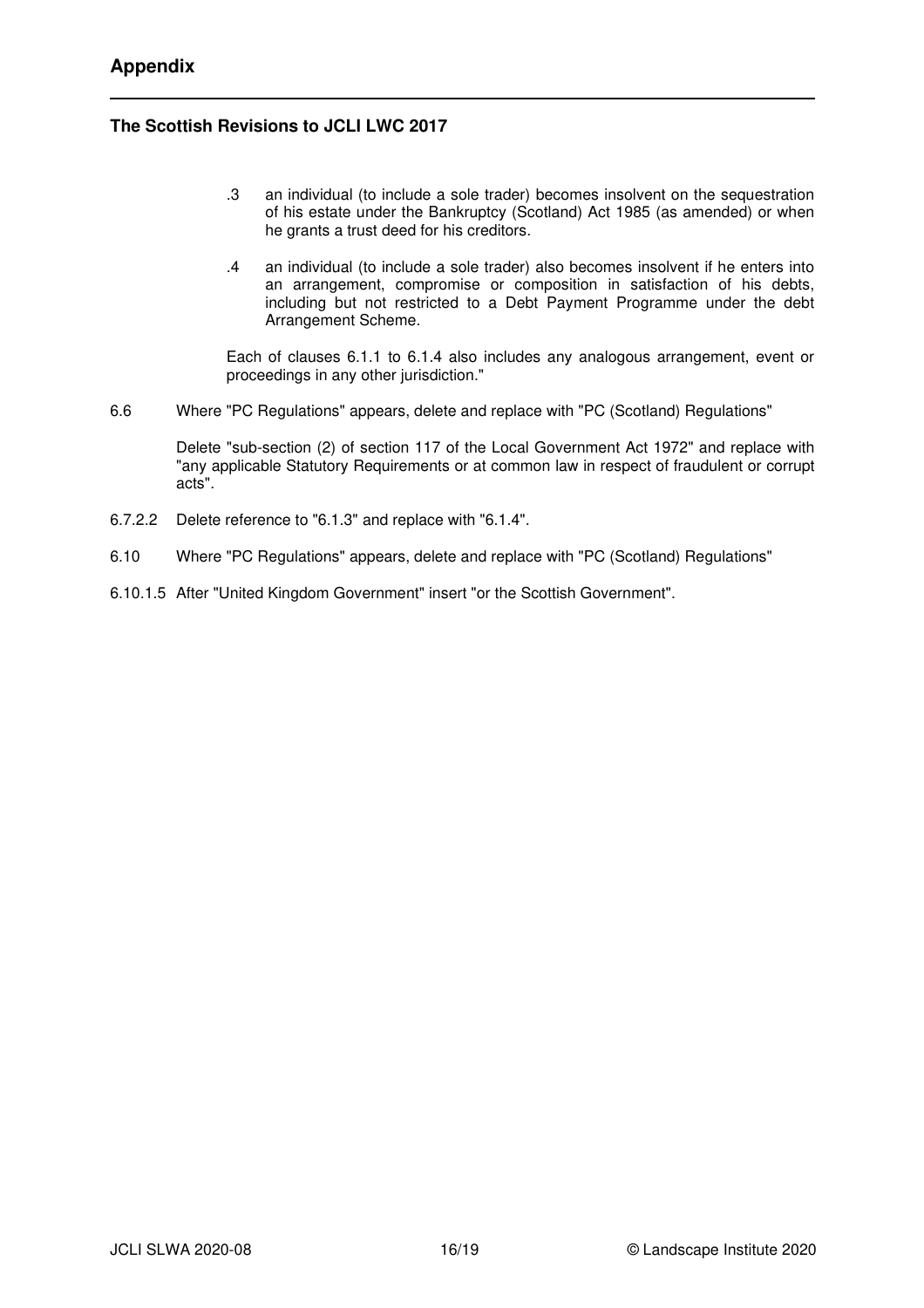# **The Scottish Revisions to JCLI LWC 2017**

## **Schedule 1 is amended as follows**

Delete the provisions of Schedule 1 and replace with the following:

#### "**Conduct of arbitration**

1 Any reference to arbitration to be made and any arbitration conducted pursuant to Article 7 shall be in accordance with the Arbitration (Scotland) Act 2010 ("the Act"). References in this Schedule 1 to a Rule or Rules are references to the Scottish Arbitration Rules as set out in schedule 1 of the Act as amended in this Schedule 1.

### **Notice of reference to arbitration**

- 2 Where pursuant to Article 7 either Party requires a dispute or difference to be referred to arbitration, that Party shall serve on the other Party a notice of arbitration to such effect in accordance with the Act identifying the dispute and requiring the other Party to agree to the appointment of an arbitrator. The Arbitrator shall be an individual:
	- .1 agreed by the Parties; or, failing such agreement within 14 days (or any agreed extension of that period) after the notice of arbitration is served,
	- .2 appointed on the application of either Party by the person named in the Contract Particulars; or, failing such appointment within 14 days (or any agreed extension of that period) after such application,
	- .3 appointed on the application of either Party in accordance with Rule 7 by an arbitral appointments referee."

## **Schedule 3 is amended as follows at Supplemental Provision 8**

Delete the heading "The Public Contracts Regulations 2015" and insert "The Procurement Reform (Scotland) Act and the Public Contracts (Scotland) Regulations 2015".

In the opening paragraph of Supplemental Provision 8, delete the first line and insert "Where the Employer is a Local or a Public Authority and this contract is subject to the Procurement Act and the PC (Scotland) Regulations;

In the footnote to the opening paragraph of Supplemental Provision 8, where "PC Regulations" appears, delete and insert ""Procurement Act and PC (Scotland) Regulations".

- 8.1 In the first line delete "regulation 113 of the PC Regulations" and insert " section 15(5)(d) of the Procurement Act". At the end of the paragraph delete "regulation  $113(2)(c)(i)$  and (ii)" and insert "section 15(5)(d)".
- 8.2.1 Delete "71(4)". Delete "PC Regulations" and replace with "PC (Scotland) Regulations".
- 8.3.1 Delete "regulation 57" and replace with "regulation 58".
- 8.3.2 In the third line delete "regulation 71(9)" and replace with "regulation 71(10) and 71(11)".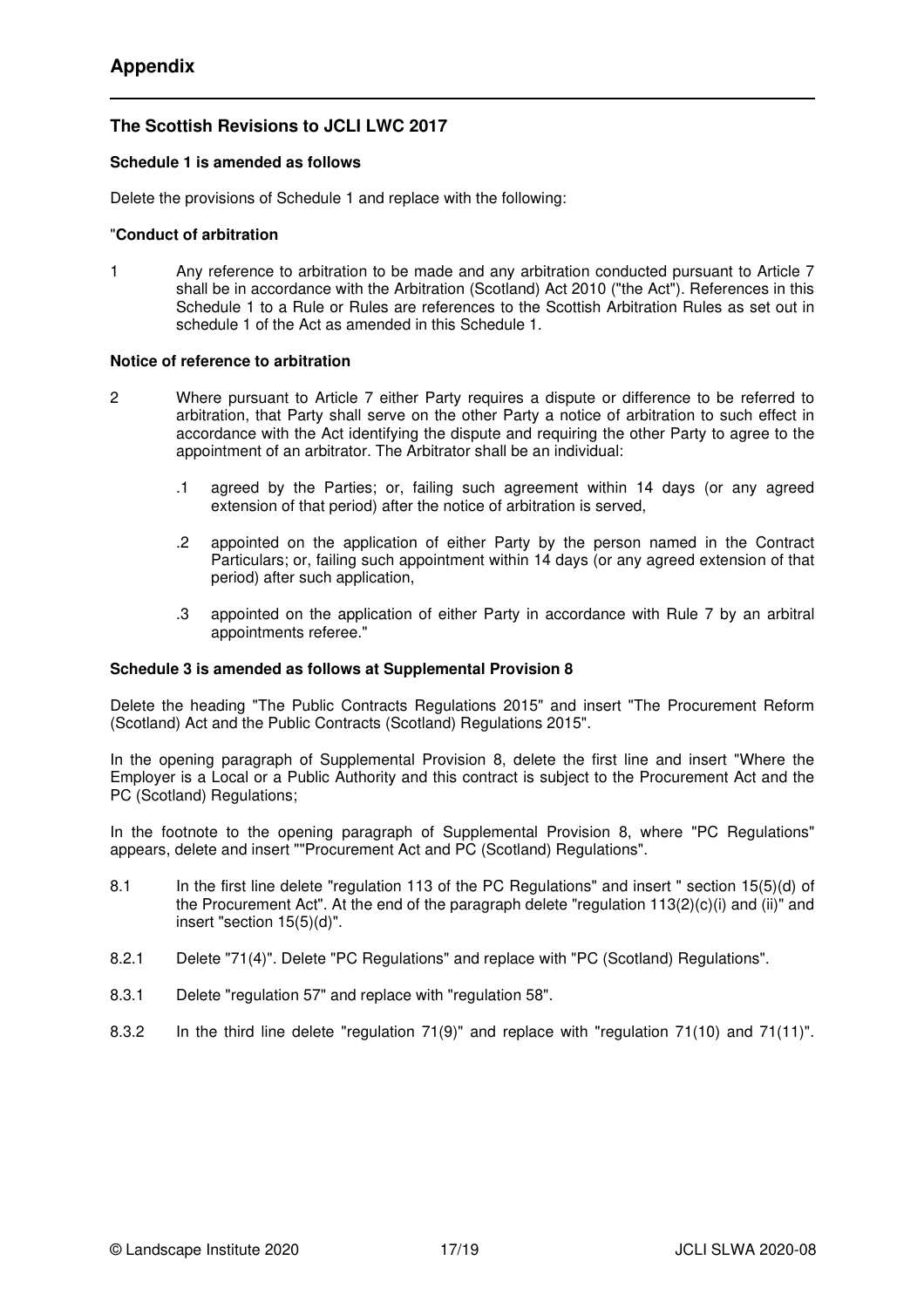Care has been taken in preparing this guidance, but users are reminded that the effect in law of the provisions of the JCLI Scottish Landscape Works Agreement 2020-08 or of the JCLI Landscape Works Contract 2017 are, in the event of a dispute as to their effect, a matter for decision in adjudication, arbitration or litigation.

## **Notes on Execution**

#### **Signing**

Although Scots law does not share the English law distinction between signing a document as a deed and signing as a simple contract, the parties should nonetheless be careful to ensure that the manner in which they sign the Agreement is consistent with the Requirements of Writing (Scotland) Act 1995.

Two signing blocks are provided for execution, one by the Employer and the other for the Contractor. Guidance has been provided below to assist in these being used for four types of organisation: a limited company, a partnership, a limited liability partnership and an individual.

The guidance below will be appropriate for the majority of limited companies, partnerships and LLPs. However parties must ensure that, where they have different requirements in relation to contract signature, for example under their Articles of Association or corporate governance rules, those requirements are met by making the appropriate modifications and signing accordingly.

Similarly, if a party does not fall within any of these categories (e.g. because they are a trust or local authority or the contract is being signed by a person acting under a power of attorney) then details should either be completed to satisfy that party's particular signing requirements or the relevant signing block struck out altogether and replaced with one appropriate for that party's circumstances.

#### **At least one party must sign on page 13.**

**Note A:** Where a party is a **limited company**:

the first signatory should be a **Director** or **Secretary** or **Authorised Signatory**;

and the second a **Witness** or **Director** or **Secretary** or **Authorised Signatory**.

**Note B:** Where a party is a **partnership** formed under the Partnership Act 1890 (note: NOT a limited liability partnership):

the first signatory should be a **Partner** or **Authorised Signatory**;

and the second a **Witness** or **Authorised Signatory**.

**Note C:** Where a party is a **limited liability partnership** (note: NOT a partnership formed under the Partnership Act 1890):

the first signatory should be a **Member**;

and the second a **Witness** or **Member**.

**Note D:** Where a party is a **natural person**:

the first signatory should be the **person**;

and the second a **Witness**.

**Parties must ensure that the Place and Date are completed and that the signing block is appropriate for their circumstances.**